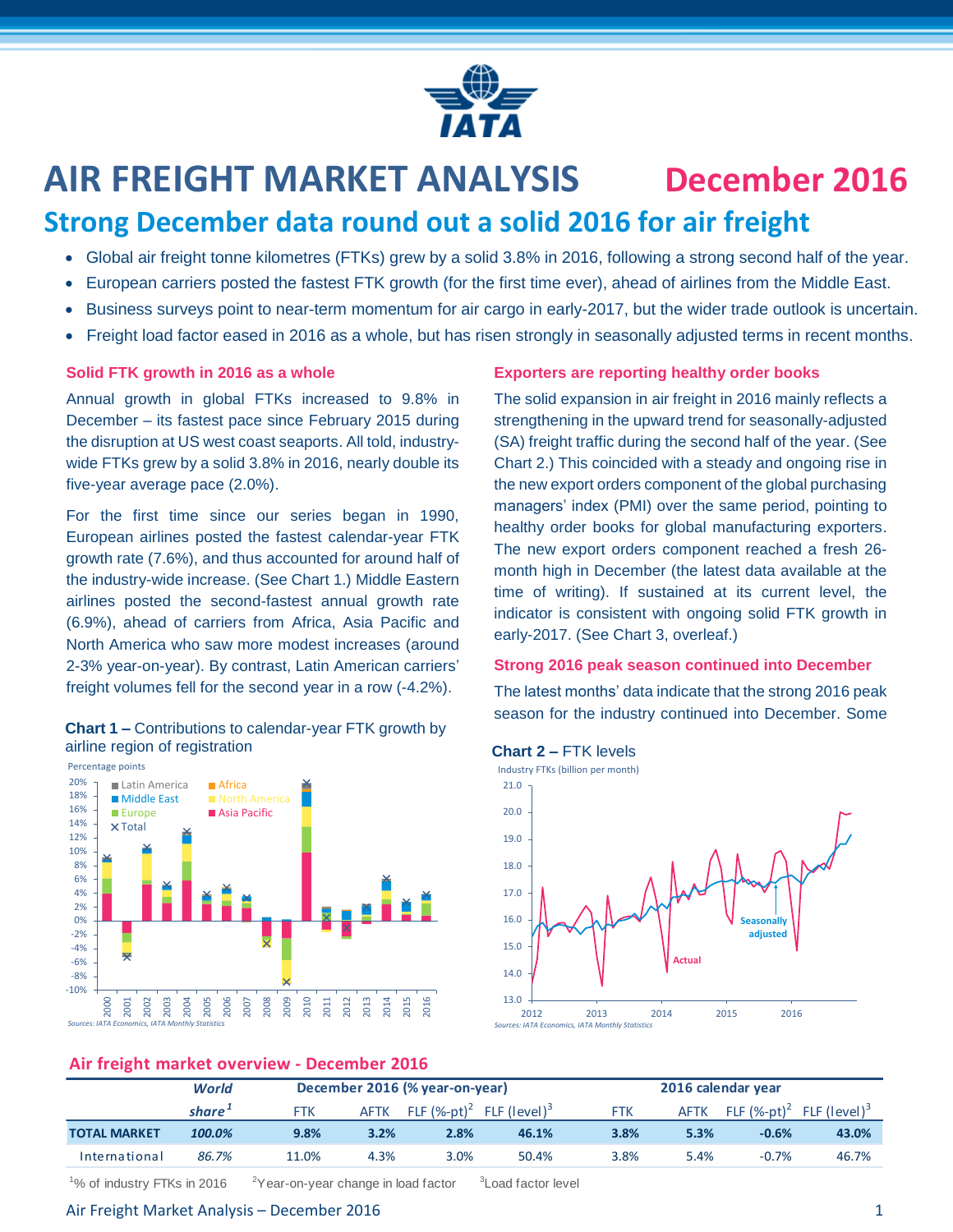

**Chart 3 –** Air freight growth vs. global new export orders

% year-on-year % year-on-year

have suggested that this could relate to the comparatively early timing of Chinese New Year in 2017 causing shippers to bring forward shipments ahead of the usual shutdown in factories. More generally, though, the strong end to 2016 corresponds with other positive signs, including a rise in semi-conductor material shipments during Q3, which are an important demand driver for air freight, as well as uptick in sea container throughput

during the final months of the year. (See Chart 4.)



Looking ahead, it remains unclear as to whether the recent momentum for air cargo is a start of a sustained, stronger growth trend or a potential false dawn. There are a number of competing drivers. On the one hand, the industry is reporting strong growth in areas such as crossborder e-commerce and pharmaceuticals, which are expected to continue to offer opportunities for air freight in 2017 and beyond. On the other hand, though, wider weakness in world trade conditions remains an ongoing concern. Moreover, the recent pick-up in populist and protectionist political rhetoric means that we may now have passed 'peak trade openness', which is likely to reduce tailwinds for global trade and air cargo in the years ahead. (For previous analysis on this subject, see [here.](http://www.iata.org/publications/economics/Documents/chart-of-the-week-9-sep-2016.pdf))

In any case, air freight ended 2016 on a positive note, and this will provide a useful base for year-on-year growth rates during early-2017. In fact, even if seasonallyadjusted traffic was to remain flat at its current level throughout 2017, year-on-year growth in FTKs would still come in at around 5.5% for the year as a whole.

### **SA load factor has rebounded from early-2016 low**

Industry-wide freight capacity increased by 5.3% year-onyear in 2016 as a whole, and the load factor fell by 0.6 percentage points compared to 2015.

But the SA upward trend in capacity moderated in 2016 from that in recent years, and coupled with the rising trend in demand has driven a rebound in the seasonallyadjusted industry-wide load factor. Indeed, the SA load factor has risen by three percentage points since its recent low in early-2016. This has helped to support freight rates during the second half of the year.

### **European airlines top the growth chart in 2016**

International FTKs rose by 11.0% year-on-year in December, up from 7.2% in November. Overall, they grew by 3.8% in 2016 as a whole. (See Chart 5.)

### **Chart 5 –** International FTK growth by carrier region of registration



European airlines posted the fastest international FTK growth of all regions in calendar-year 2016 (7.1% yearon-year) – up from 1.1% in 2015 and the region's fastest pace since the post-GFC rebound in 2010. The SA trend in traffic remains very strong, and mirrors similar developments on the key air trade lanes between Europe and Asia and across the Atlantic. All told, the region's robust performance is set against a backdrop of healthy order books for the region's exporters (as indicated by the ongoing strength in the new export orders component of

**Chart 4 –** Selected trade indicators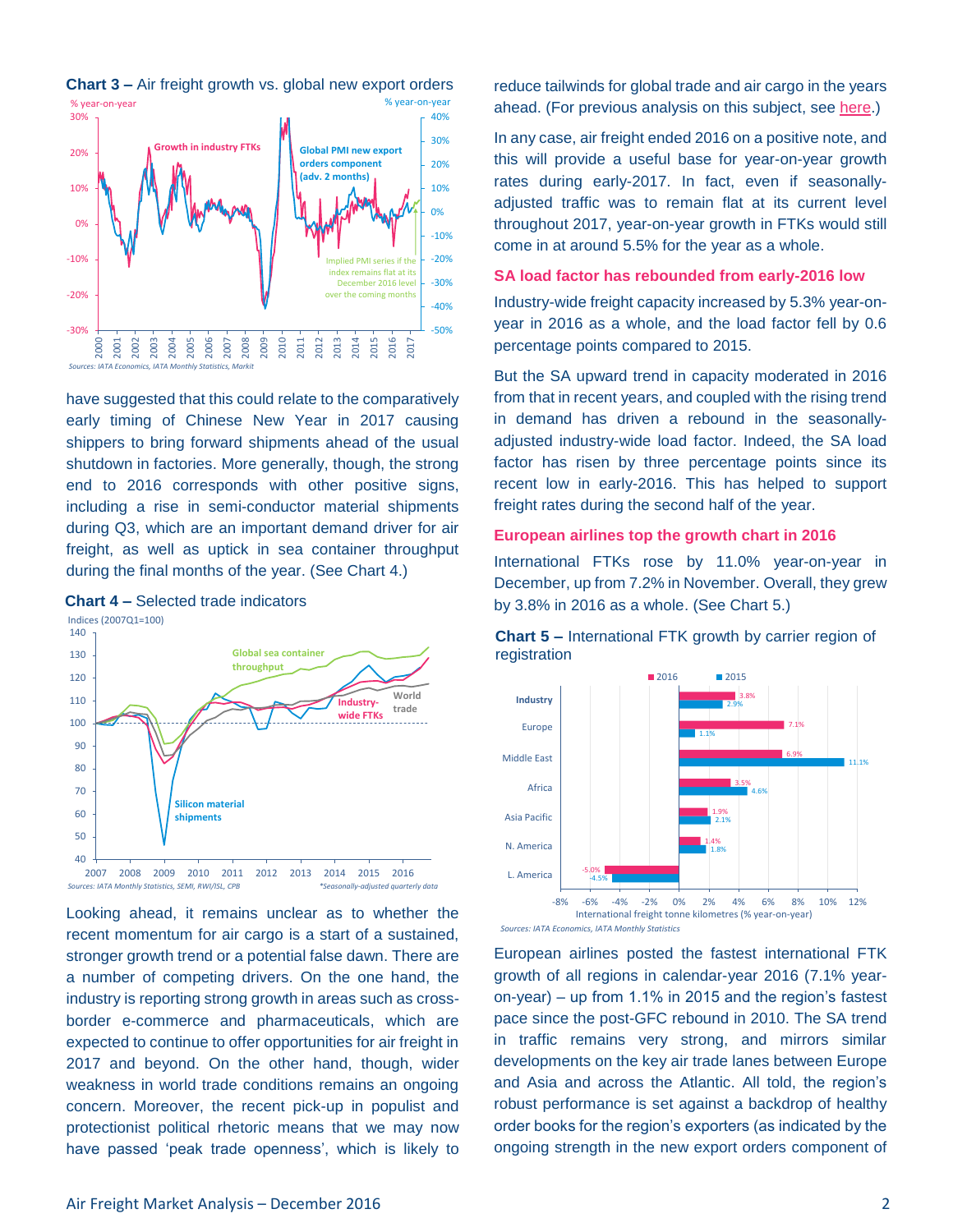the German PMI), and helped in part by the ongoing weakness in the euro.

### **Middle Eastern growth has stepped down a gear**

Middle Eastern airlines saw international traffic rise by 11.3% year-on-year in December, and posted the secondfastest growth in 2016 as a whole (6.9%). Following a weak patch during Q3, the upward trend in SA traffic has picked up in recent months. But the bigger picture is that growth stepped down a gear last year, particularly on the trade routes to and from the Middle East between Asia and Europe. Indeed, the 6.9% growth seen last year was the regions' slowest pace since 2009, and was well below the 12% average growth rate seen over the past decade.

### **Ongoing strength in Asia Pacific business surveys**

Asia Pacific airlines' international traffic rose by 1.9% in 2016, slightly below the 2.1% increase seen in 2015. The result was partly affected by the unfavorable annual comparison following the boost from disruption at US west coast seaports in early 2015. However, the bigger picture is that the SA trend for freight traffic has strengthened considerably since early-2016; volumes have risen at an annualized rate of 15% since March, and are finally back to levels reached in the aftermath of the global financial crisis (GFC) in 2010. At a route level, the main (segmentbased) freight lanes out of and within the region are performing well. Having trended downwards in SA terms between 2010 and the start of 2016, traffic on the Europe to Asia route has risen strongly since Q1. Moreover, international traffic within the Asia region has also trended upwards strongly since early 2016, with growth of 12.6% year-on-year in November (the latest month of data available – see Chart 6).

### **Chart 6 –** International FTK growth by route (% year-onyear, segment-basis)



Encouragingly, business surveys in much of the Asia region continue to point to healthy order books for the region's exporters. The new export orders component of Japan's PMI rose to a 19-month high in January 2017, helped by the recent weakening in the yen. Meanwhile, the same measures in Taiwan, Korea, and Vietnam all point to rising export orders too.

### **North America airline post modest 2016 growth**

North American airlines posted annual FTK growth of 1.4% in 2016, down from 1.8% the previous year. The SA trend improved strongly throughout much of 2016, but leveled off somewhat for North American carriers during Q4. Following the boost to traffic seen in 2015 from US west coast seaport disruption and airbag recalls, freight volumes on the key routes to and from Asia look to have fallen by around 2% in annual terms during 2016. Nonetheless, the SA trend on the market has accelerated, with FTKs increasing by 6.2% year-on-year in November. (Again, see Chart 6.) The further strengthening in the US dollar over recent months should help to support inbound air freight during 2017. But the flip-side is that it will continue to keep outbound flows under pressure.

### **Load factor drops sharply for African airlines in 2016**

While volatile on a monthly basis, the upward trend in African carriers' international SA traffic continued during Q4, and such traffic increased by 3.5% in 2016 as a whole. However, international freight capacity surged by 26.4% over the same period, driven by rapid long-haul expansion (particularly by Ethiopian Airlines) and increases by North African carriers. As a result, the African international freight load factor dropped by five percentage points compared to 2015.

### **Lat. American FTKs fall for the second year in a row**

Having fallen by 4.5% in 2015, international FTKs flown by Latin American airlines fell once again in 2016 (-5.0%). The SA trend in traffic has rebounded since early-2016, and levels are now back broadly in line with where they started last year. But FTKs remain around 10% lower than their peak in late-2014. With challenging economic conditions throughout much of the region – not least its biggest economy, Brazil – the 'Within South America' market was the weakest performing market in 2016; freight volumes fell by nearly 20% between Jan-Nov compared to the same period in 2015.

> David Oxley [economics@iata.org](mailto:economics@iata.org) 1st February 2017